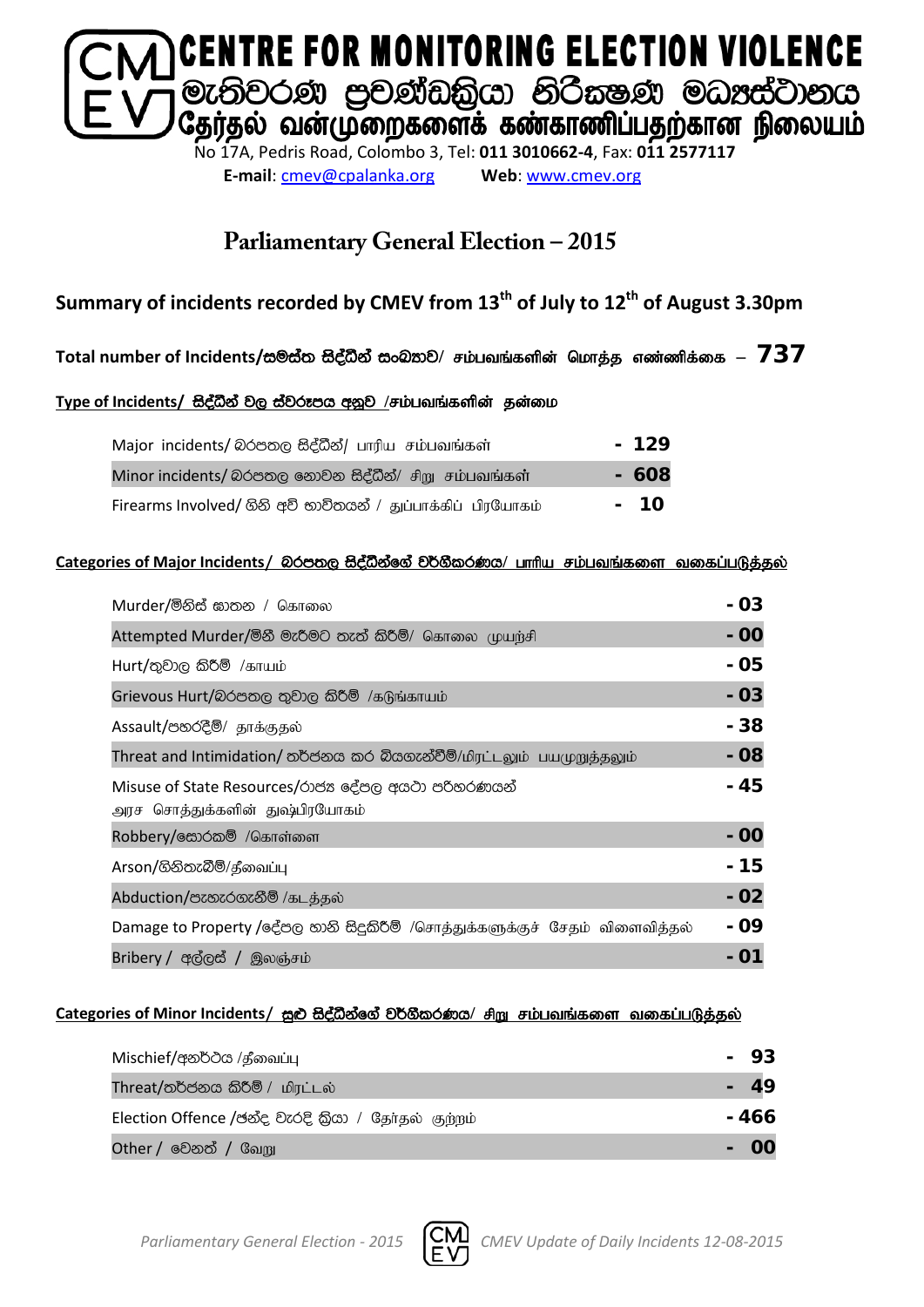**Provinces** in which a major number of incidents were reported / වැඩිම බරපතල සිද්ධීන් සංඛතාවක් වාර්තා වූ පළාත් <u>/ அகிகமாக பாரிய சம்பவங்கள் இடம்பெற்றதாக அறிக்கையிடப்பட்ட மாகாணம்</u>

Northern = 23, Western = 23, Eastern = 18, Central = 13

**Districts** in which a major number of incidents were reported / වැඩිම බරපතල සිද්ධීන් සංඛතාවක් වාර්තා වූ දිස්තිුක්ක <u>/ அதிகமாக பாரிய சம்பவங்கள் இடம்பெற்றதாக அறிக்கையிடப்பட்ட மாவட்டம்</u>

Jaffna =  $14$ , , Colombo =  $11$ , Gampaha =  $10$  Kandy =  $08$ 

Electorates in which a major number of Incidents were reported / වැඩිම බරපතල සිද්ධීන් සංඛතාවක් වාර්තා වූ <mark>ூ: ல</mark>ிவ் கூறிமை / அதிகமாக பாரிய சம்பவங்கள் இடம்பெற்றதாக அறிக்கையிடப்பட்ட தேர்தல் தொகுதி

Mannar = 05, Jaffna = 05, Batticaloa = 05, Minuwangoda = 04,

#### Major Incidents-Alleged Perpetrators by Party / බරපතල සිද්ධීන්ට චෝදනා ලැබූ පාර්ශව/ பாரிய சம்பவங்கள் <u>தொடர்பாக குற்றம் சாட்டப்பட்ட தரப்பு</u>

| Against UPFA/චි.ජ.නි.ස ට චිරෙහිව /ஐ.ம.சு.மு. க்கு எதிராக        | - 45 |
|-----------------------------------------------------------------|------|
| Against UNP/ චි.ජා.ප ට චිරෙහිව /ஐ.தே.கட்சிக்கு எதிராக           | - 34 |
| Against ITAK/ ஓ.ஐசு.ஐ O එරෙහිව/ இ.த.அ.கட்சிக்கு எதிராக          | - 08 |
| Against EPDP/ 0.8.8.8 ට එරෙහිව/ஈ.ம.ஜ.கட்சிக்கு எதிராக           | - 05 |
| Against AITC/ අ. ல. கூல 2 එරෙහිව/ அ. இ. த. கா. கட்சிக்கு எதிராக | - 01 |
| Against SLMC/ இ.ල.මු.කො ට එරෙහිව/ ஸ்ரீ.ல.மு.கா.கட்சிக்கு எதிராக | - 05 |
| Against PNG/ ඏ.ස.නො. ට එරෙහිව/க.கு. தரப்பிற்கு எதிராக           | - 30 |
| Against Police/ පොලිසියට චරෙහිව /பொலிஸிற்கு எதிராக              | - 01 |

Manjula Gajanayake National Co-ordinator / ජාතික සම්බන්ධීකාරක/ தேசிய இணைப்பாளர்

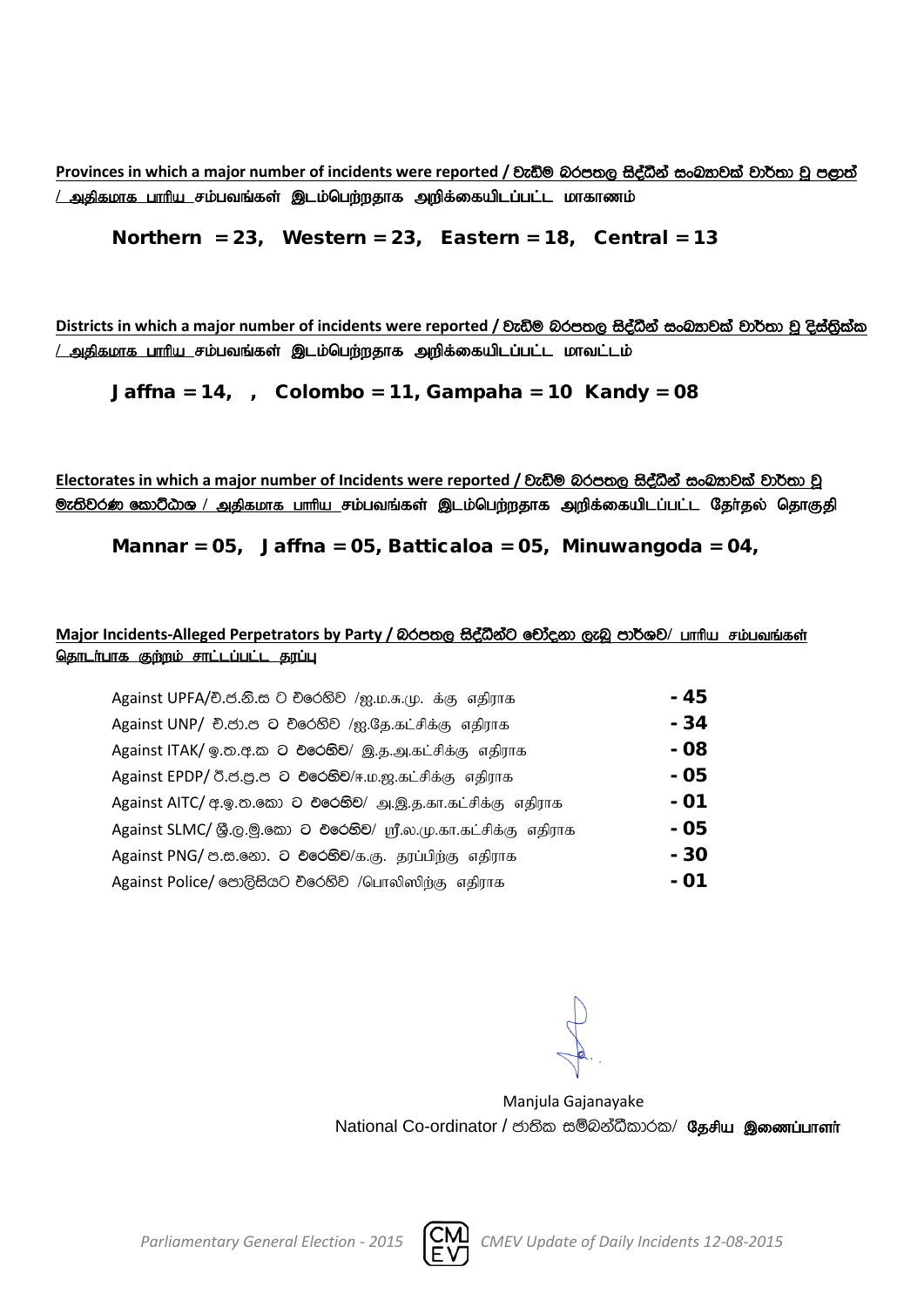# **Total Number of Incidents by Type (737)**



# **Major Incidents by Type (129)**